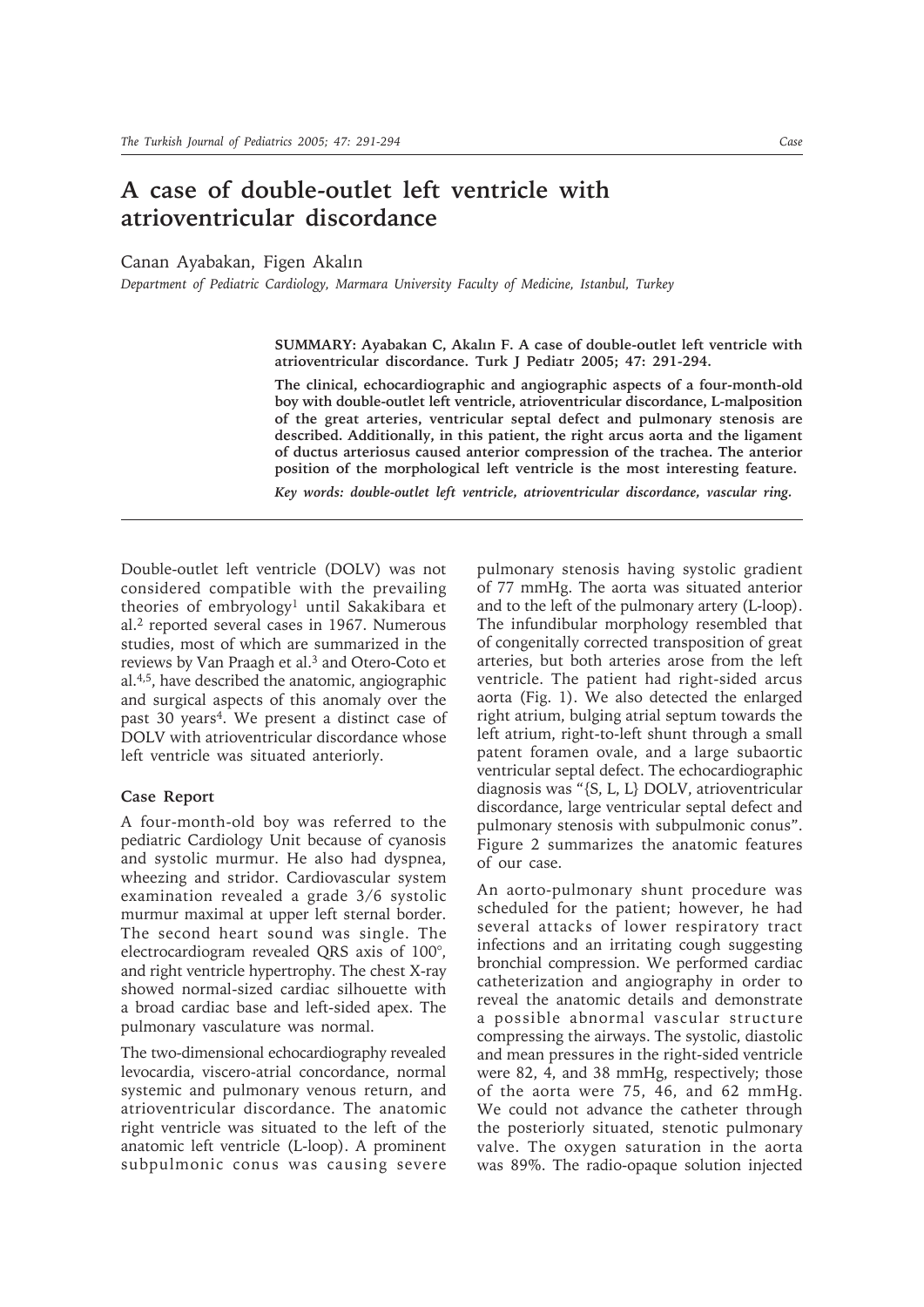

**Fig. 1.** The echocardiographic images of the patient.

A) The subcostal long-axis view. The right atrium is connected to the right-sided anatomical left ventricle. Pulmonary artery and the aorta arise from this ventricle.

LV : left ventricle. <br>RA: right atrium. VSD: ventricular septal defect. PA: pulmonary artery,

Ao : aorta.

- B) The parasternal four-chamber view. The pulmonary veins drain into the left atrium, which is connected to the left-sided anatomical right ventricle. The arrow depicts the chordal attachment of the septal leaflet of the tricuspid valve on the interventricular septum.<br> $LV:$  left ventricle.  $RV:$  right ventricle.
- RA: right atrium.





**Fig. 2.** The anatomic features of the case.

into the anteriorly located smooth ventricle visualized both the aorta and the pulmonary artery arising from this ventricle (Fig. 3). The subpulmonic region and the origin of the main pulmonary artery were very stenotic, whereas the branches were of adequate size. The diameters of the right and left pulmonary arteries were 7.3 mm and 6.3 mm, respectively. The aorta arising from the same ventricle became visible following the demonstration of the pulmonary arteries. Approximately 1 cm distal to the bifurcation, the left pulmonary artery was drawn toward the right-sided arcus aorta by the ligament of the closed ductus arteriosus (Fig. 3). Thus, the ligament of the ductus arteriosus and the right-sided arcus aorta surrounded the left main bronchus,



**Fig. 3.** The angiographic images of the case.

- A) Injection of contrast material into the right-sided (left) ventricle. Both the aorta and the main pulmonary artery arise from this non-trabeculated ventricle.
- B) Injection of contrast material into the anteriorly situated, non-trabeculated ventricle. The aorta is slightly in front of the pulmonary artery.

LV: left ventricle, PA: pulmonary artery.

\* The ligament of the closed ductus arteriosus pulling the pulmonary artery toward the right-sided arcus aorta.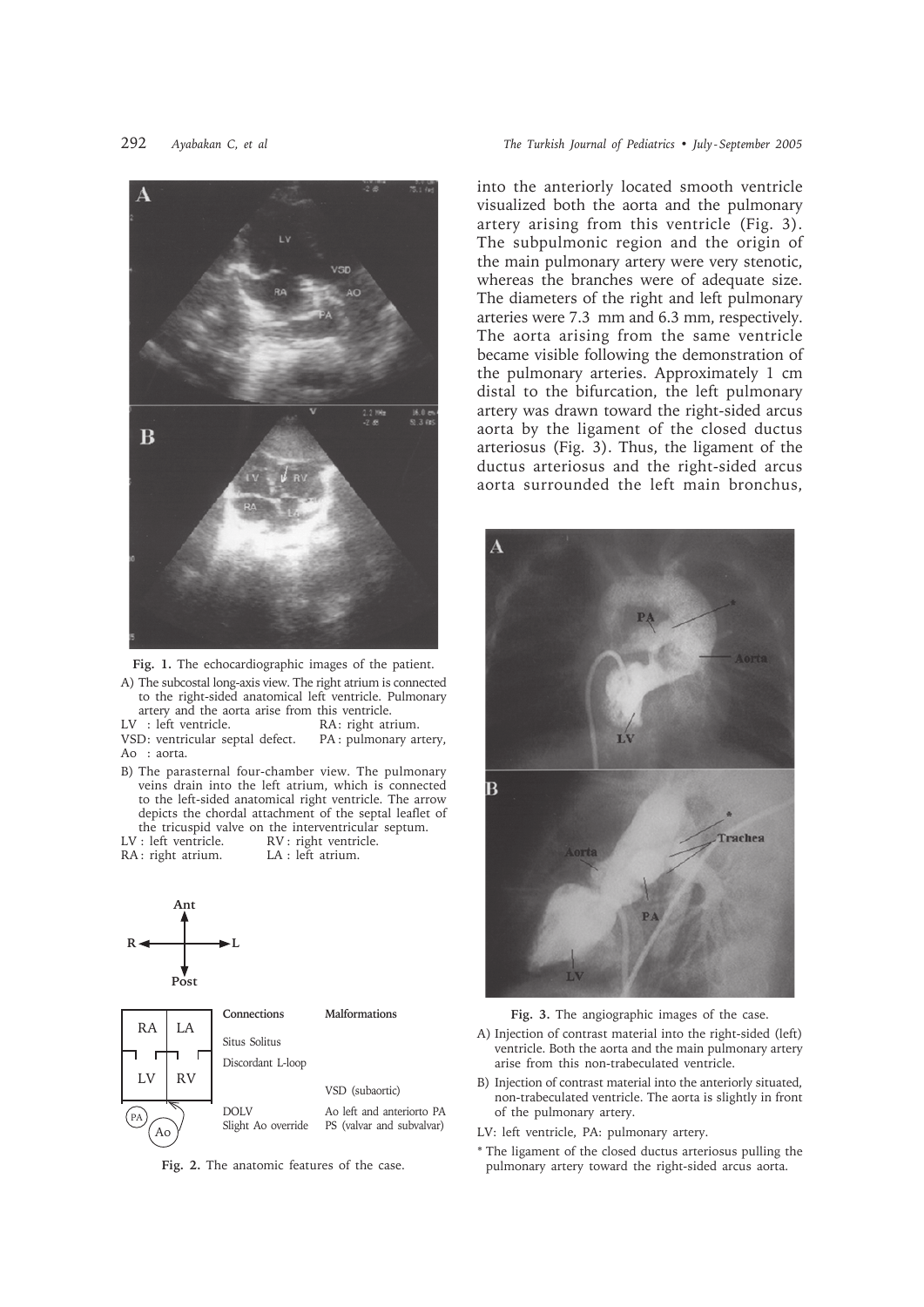embracing the air within it. Furthermore, the arcus aorta compressed the trachea by displacing it posteriorly (Fig. 3).

## **Discussion**

DOLV is a very rare congenital heart defect occurring with multiple other congenital heart defects. It has been mostly reported in situs solitus with atrioventricular concordance, but rarely seen in situs inversus totalis with atrioventricular concordance or discordance4. There are very few cases of DOLV with atrioventricular discordance6,7. The conal anatomy is also variable. The most common anatomy is near normal deficiency of subpulmonic conal muscle and short, usually stenotic subpulmonary conus. In the majority of cases there is a subaortic ventricular septal defect. A subpulmonary defect or additional muscular defects have been detected8,9. There are also three known cases with intact ventricular septum8. Pulmonary or aortic outflow tract obstructions and D-malposition of the great arteries are common with DOLV, whereas L-malposition, with aorta on the left, is a rarer occurrence8.

Most of the common features described above were also present in our case. However, our case is an S, L, L type (normal visceroatrial situs, L-loop of the right ventricle, L-malposition of the great arteries) with atrioventricular discordance. The feature that makes our case unique is the anteriorly placed left ventricle. It is well known that the left ventricles, even when hypoplastic, are always found postero-inferiorly within the ventricular mass10. Among the previously reported cases of DOLV with atrioventricular discordance<sup>6,7</sup>, the one described by Subirana et al.7 seems to have similar features to our case in terms of the position of the morphologic left ventricle. In that particular case, the morphologic left ventricle also lay unusually anteriorly and bulged into the morphologic right ventricle, as in our case7.

Moreover, our case had associated features of an incomplete vascular ring. The compression of the trachea and the embracement of the left main bronchus were caused by a ring formed by the right arcus aorta and ligament of ductus arteriosus. Although this anatomy does not comply with any of the previously described

vascular rings, clinically or by definition, we believe it may be accepted as an incomplete vascular ring. Associated anomalies are common with DOLV; however, no case of DOLV with this type of association was described.

The case of Subirana et al.<sup>7</sup> was treated surgically with Mustard procedure, transaortic closure of the small outlet muscular ventricular septal defect and connection of the left-sided right ventricle to the pulmonary trunk with an extracardiac valved conduit. In our case, a palliative operation consisting of creation of a Blalock-Taussig shunt and correction of the vascular ring was done. A similar procedure consisting of an atrial switch operation with closure of the ventricular septal defect and connection of the pulmonary artery to the anatomic right ventricle via a conduit was planned as the final operation.

The two-dimensional echocardiography was an important diagnostic tool in complete and accurate diagnosis of the complex anatomy in this case. The segmental approach is of great value especially in clarifying the atrioventricular connections and spatial relations of the great arteries and outflow tracts. The existing case reports of DOLV clearly demonstrate that a wide variation in anatomy is possible. Our case is a distinctive one of the S, L, L type with atrioventricular discordance, anteriorly placed left ventricle, subpulmonic conus, and pulmonary stenosis ventricular septal defect, which also had an associated incomplete vascular ring anomaly. The presence of such a unique case may provide a new insight into this complex anatomy.

## **REFERENCES**

- 1. Conti V, Adams F, Mulder DG. Double-outlet left ventricle. Ann Thorac Surg 1974; 18: 402-410.
- 2. Sakakibara S, Takao A, Arai T, Hashimoto A, Nogi M. Both great vessels arising from the left ventricle (double outlet left ventricle). Bull Heart Inst Jpn 1967; 66.
- 3. Van Praagh R, Weinberg PM, Srebro JP. Double outlet left ventricle. In: Adams FH, Emmanouilides GC, Riemenschneider TA (eds). Moss' Heart Disease in Infants, Children, and Adolescents. Baltimore: Williams and Wilkins; 1989: 461-485.
- 4. Wilkinson JL. Double outlet ventricle. In: Andreson RH, Baker EJ, Macartney FJ, Rigby ML, Shinebourne EA, Tynan M (eds). Pediatric Cardiology (2nd ed) Vol. 5. Edinburgh: Churchill and Livingstone; 2002: 1353-1381.